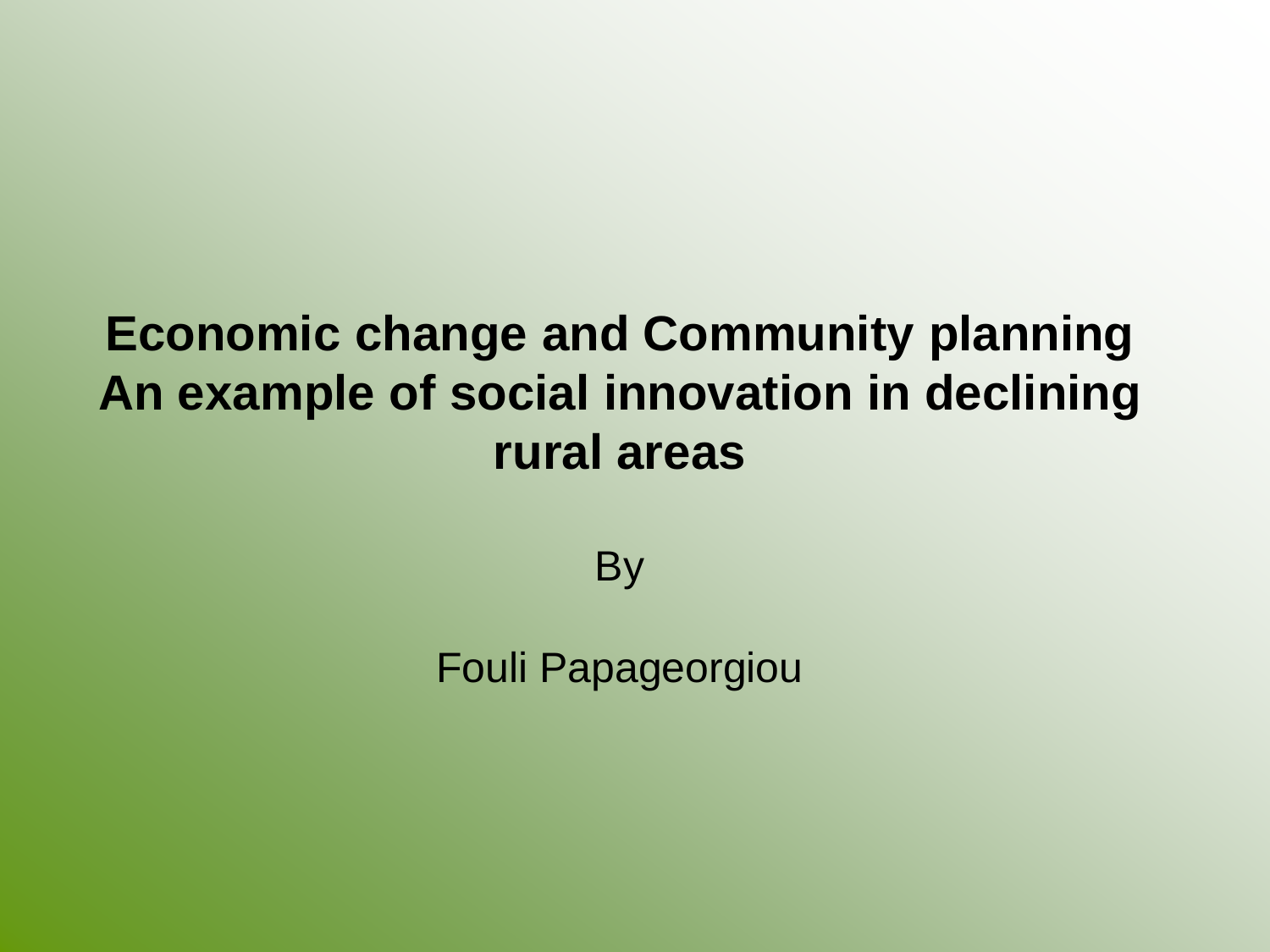Economic change

Structural change leading to crisis: unemployment and very low income

- ❖ Survival strategy
- **❖** Development strategy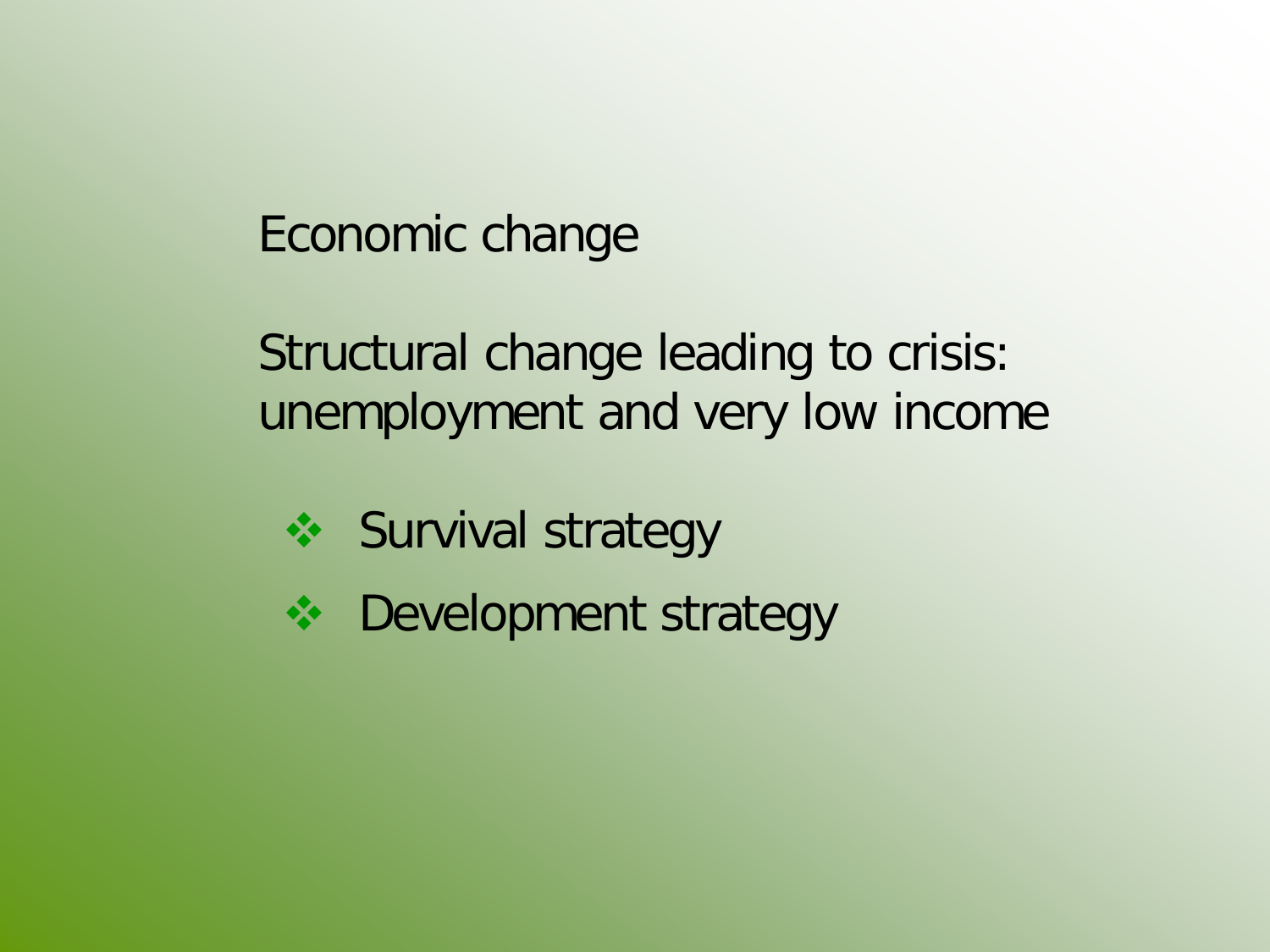Survival strategy:

- Build community spirit and identity, to facilitate action
- Ensure citizens' participation in the decisions of government or big employers about the future of the community
- Encourage a culture of change
- Substitute money where possible (e.g. through time bank or skills sharing)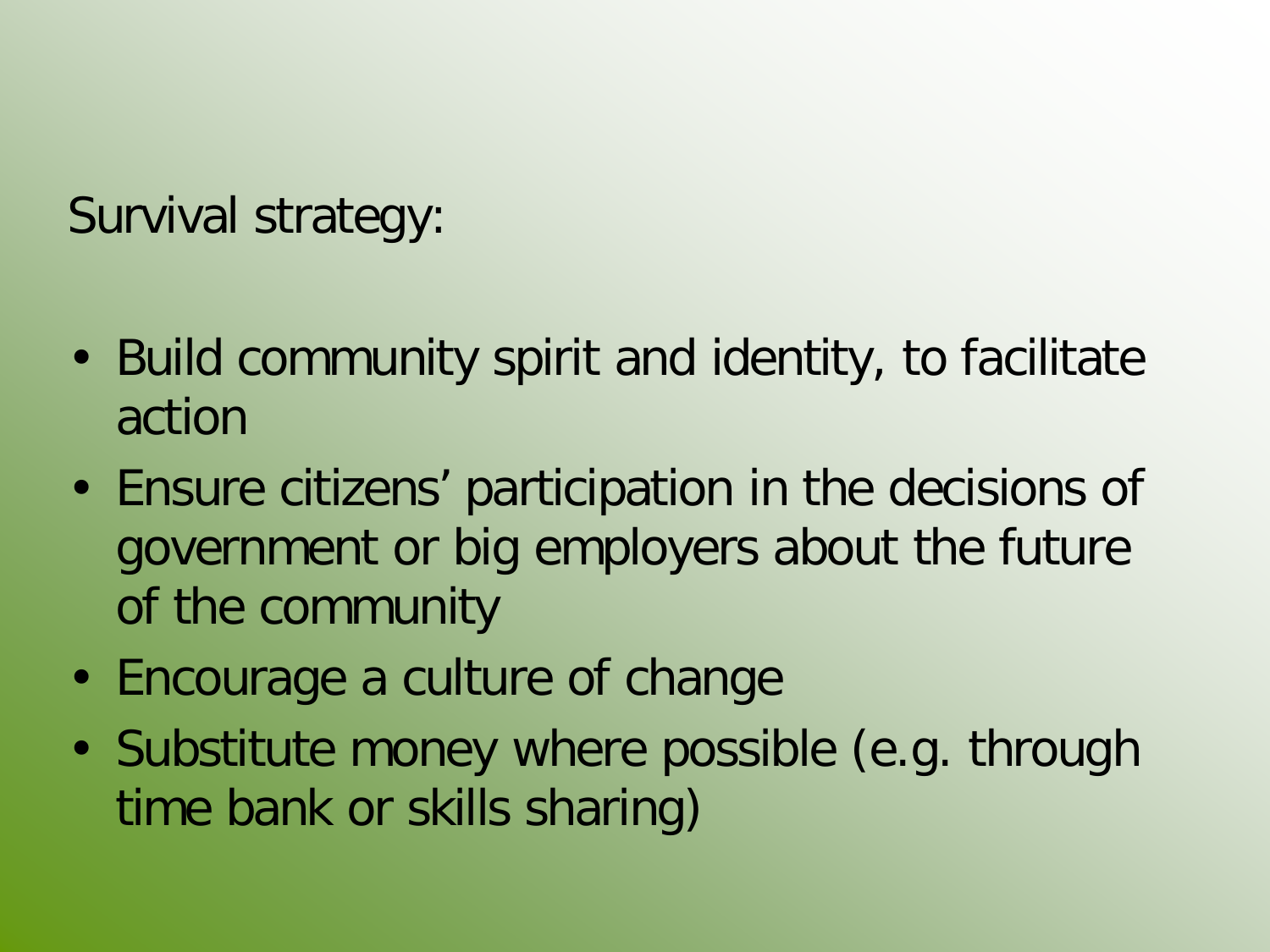Development strategy

- Build new activities on natural and cultural assets or expand existing ones
- Exploit existing skills and develop new ones
- Plan new land uses (e.g. tourism, 2nd homes, industry)
- Facilitate the creation of enterprises
- Promote pluriactivity and diversification one big employer or one type of economic activity have a higher possibility of collapsing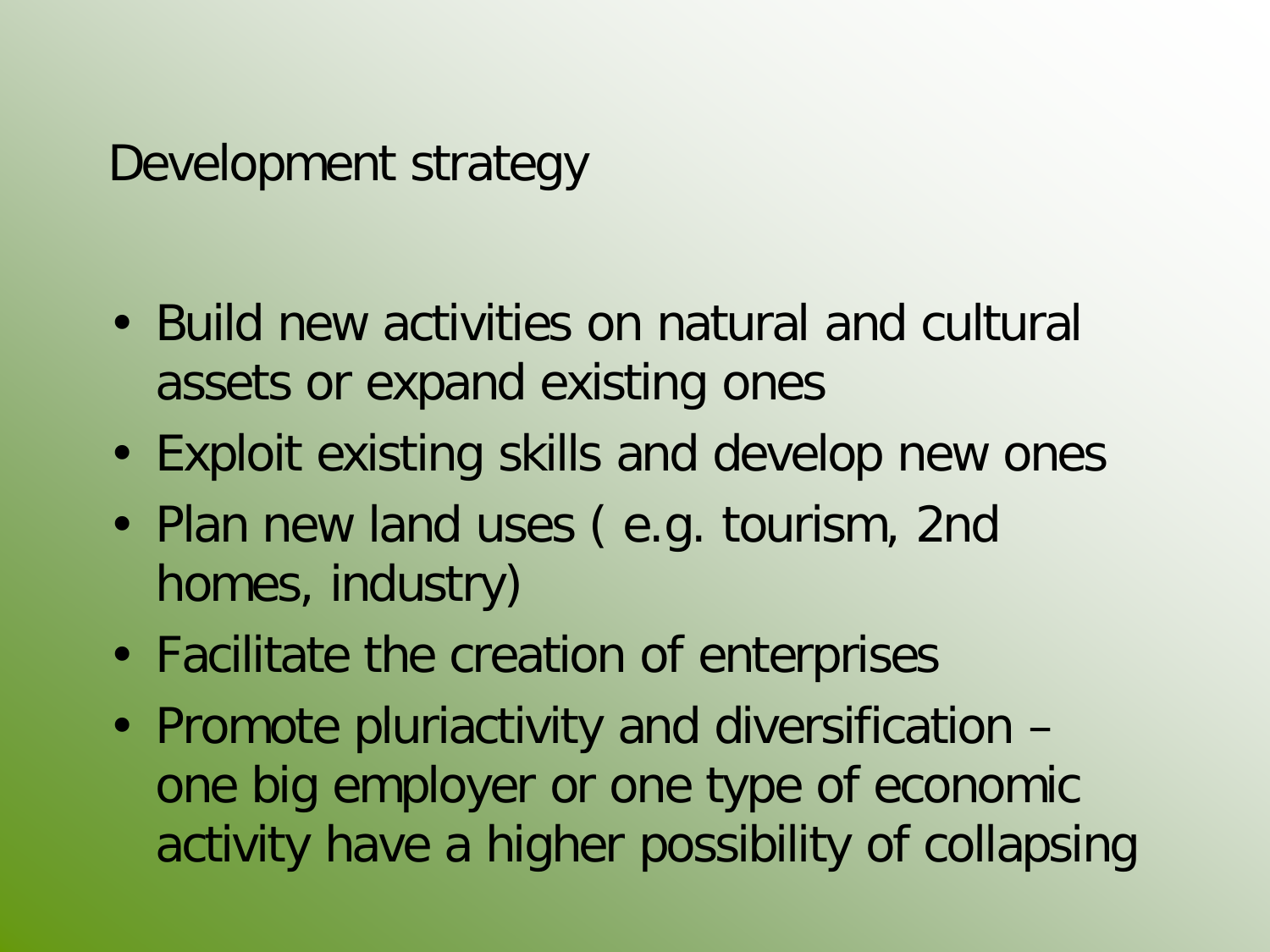A model of social innovation that combines some of the survival and development strategies:

## **Ecomuseum** -

Born in France in 1971, the concept of ecomuseum links a community to a certain territory using the local heritage and history as a source of development.

There are about 400 eco-museums around the world.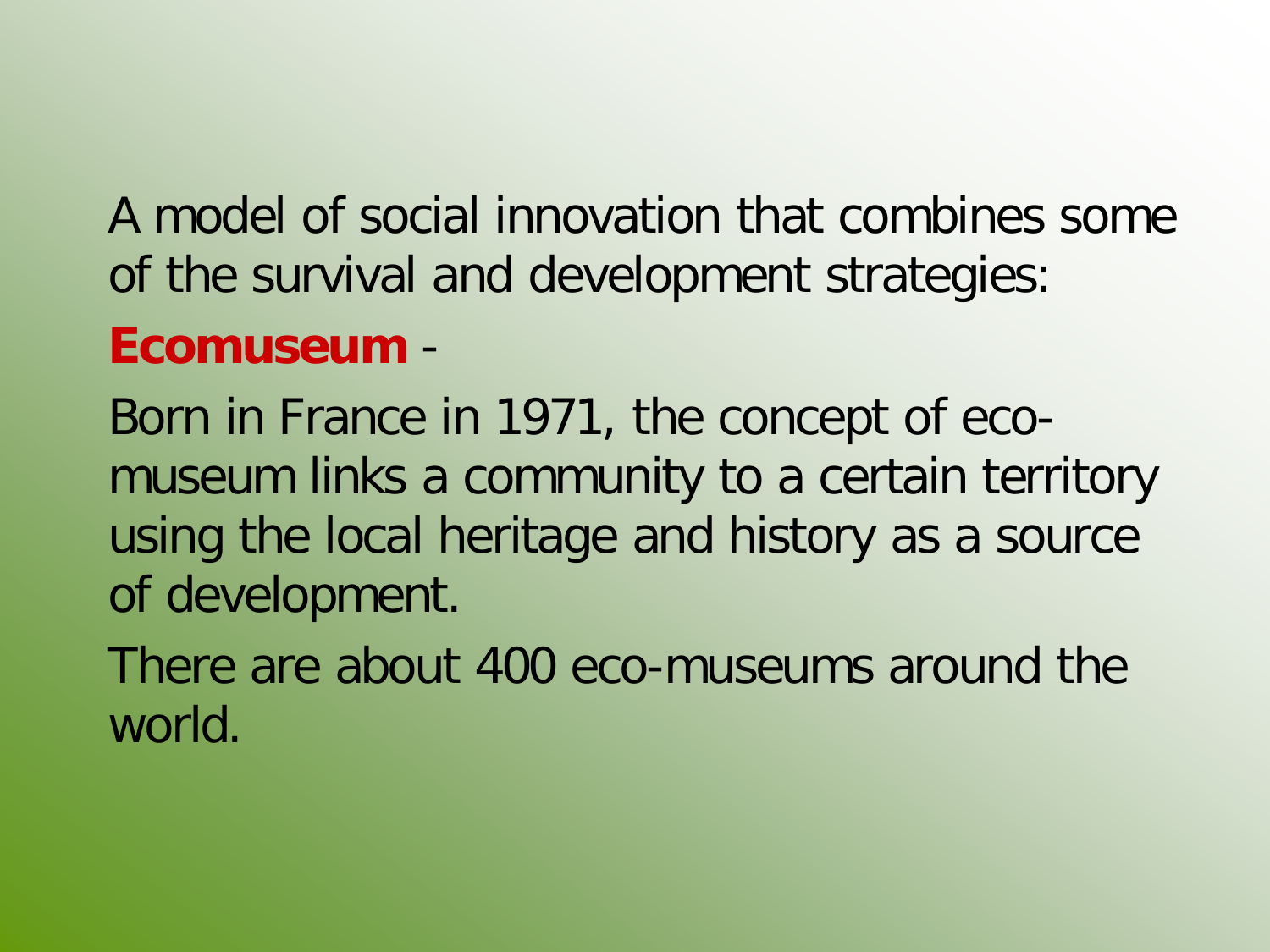### Some definitions:

An eco-museum is a special kind of living museum, which displays heritage in its natural and social context and relates heritage to sustainable local development directly.

An ecomuseum is dynamic, not static.

It implies a process of social and cultural identity building

Its main target is to enable endogenous development, initiated by the local inhabitants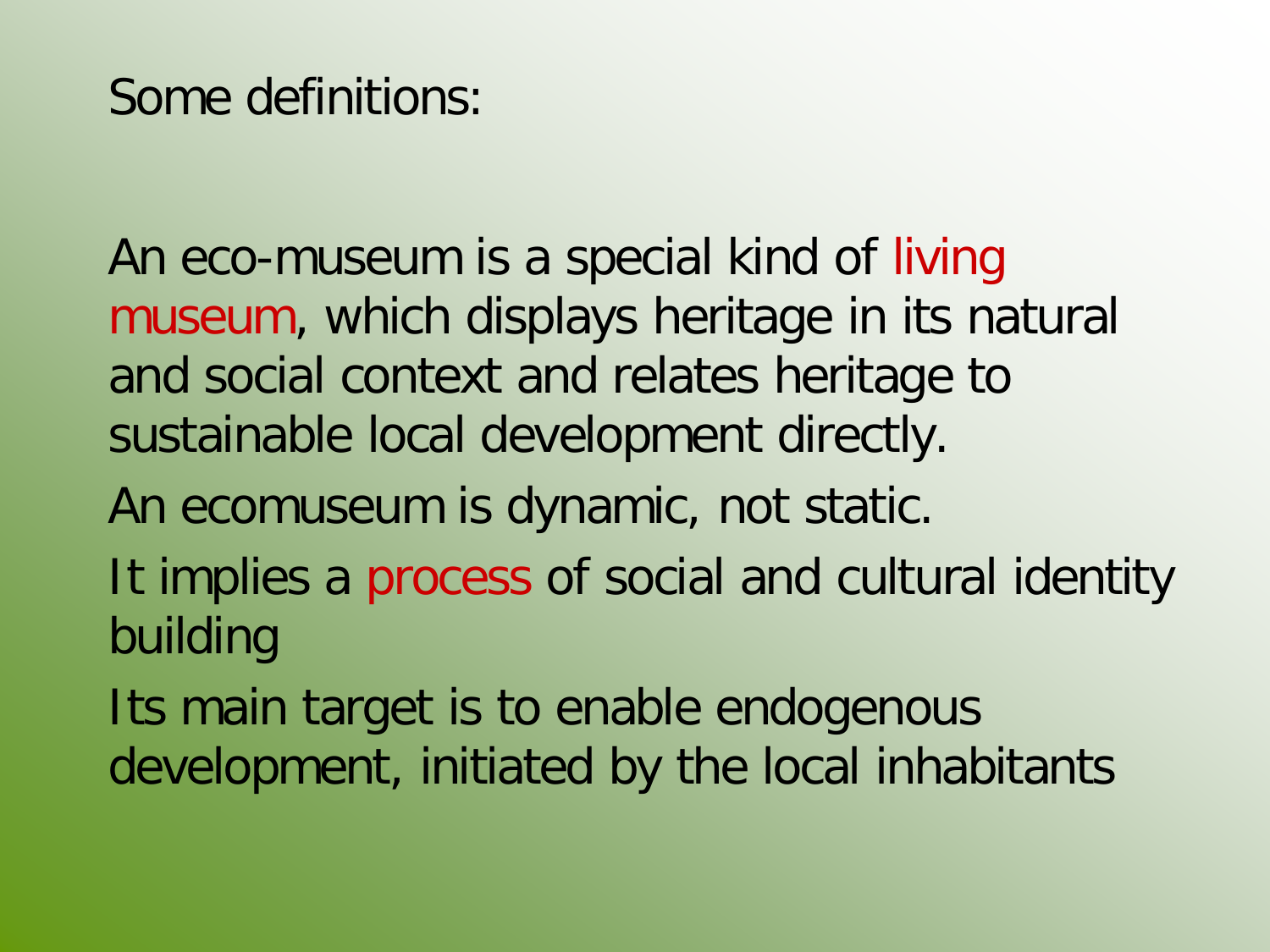### **Concept of Ecomuseum**

**Museum** <basic criteria> Various activities as a museum: collection, reservation, research study, exhibition, education Museum facility for life-long education, center for environmental education

Fragmented museum, preservation area, field museum

Regional museum for inhabitants, community museum, neighborhood museum

### **ECOMUSEUM**

Conservation of local **Heritages** at their own sites Ecological park, natural park, preservation of historical sites, national trust

Conservation of historical town, preservation of rural landscape, groundwork movement

Management by community people's **Participation** 

Community involvement, community development by inhabitants, community-based area management

#### **By Maurichio Maggi**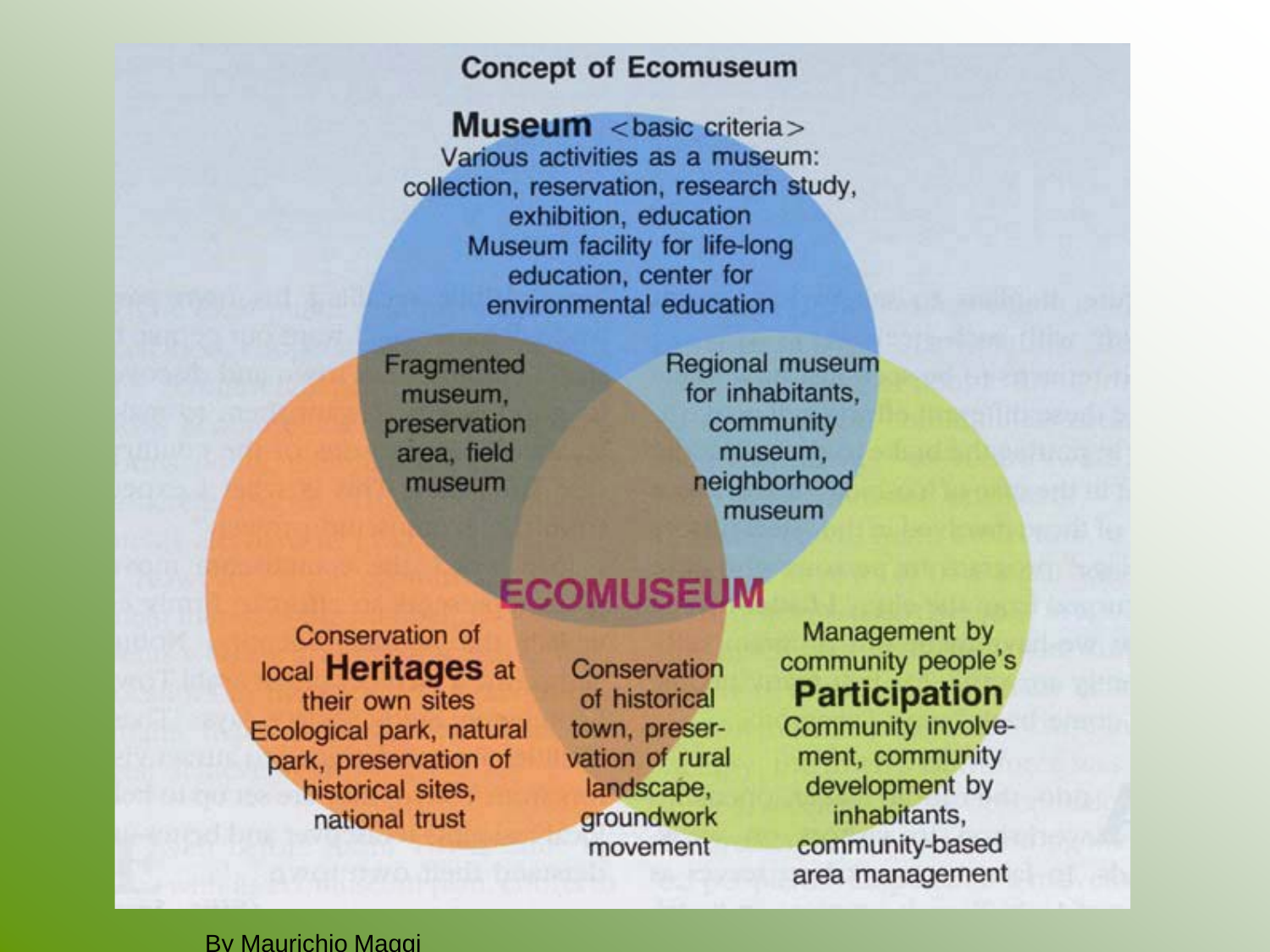An ecomuseum is a process, whereby rural communities preserve, interpret, and manage their natural and cultural heritage for their own sustainable development

Main ingredients of the process

- ❖ Community involvement: because only the community can decide which activities will be promoted and which parts of the locality will be included
- ❖ Building a sense of place: recognising that your locality is unique, has a distinct identity and even things that you consider unimportant may be of value for visitors, investors, education and of course for the community itself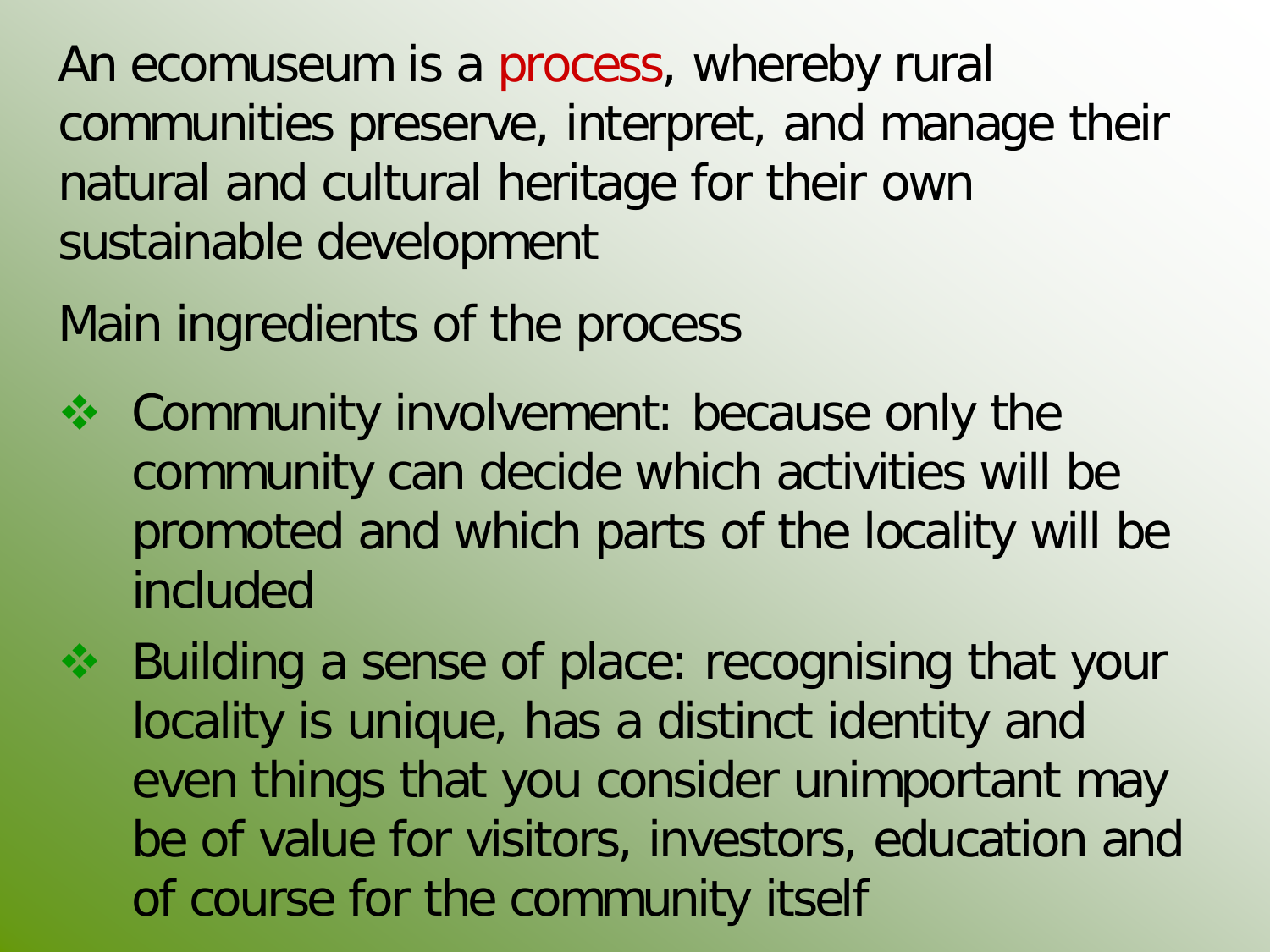- ❖ Pluriactivity: tourism, nature conservation and encouragement of nature-based activities, education –school trips, historical or contemporary buildings of interest (could be industrial buildings), food, drink, local products, cultural events, hunting, fishing, sports
- ❖ Involving the civic society: village associations, environmental associations, sport clubs …
- ◆ Not excluding the industry and big employers in the area
- $\cdot$  Make the local authorities an ally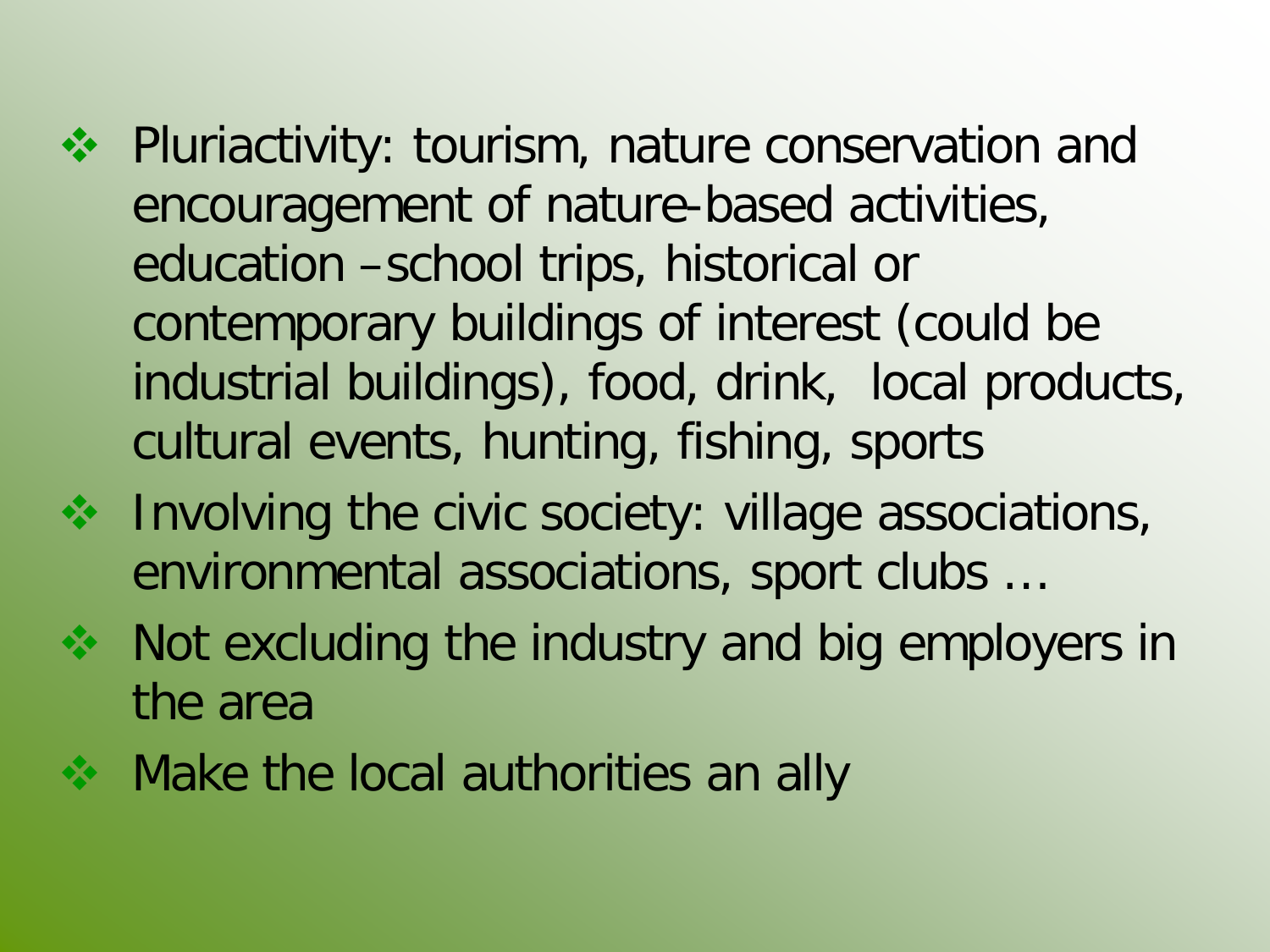Some indicative steps:

- $\triangle$  **The community discovers, recognises, lists the** natural and cultural assets in the locality
- ❖ Seeks help from within its members and from external sources to preserve, renovate, publicise, interpret these assets
- ❖ Links these assets in a network, stresses their interdependence
- ❖ Invents entrepreneurial activities to generate income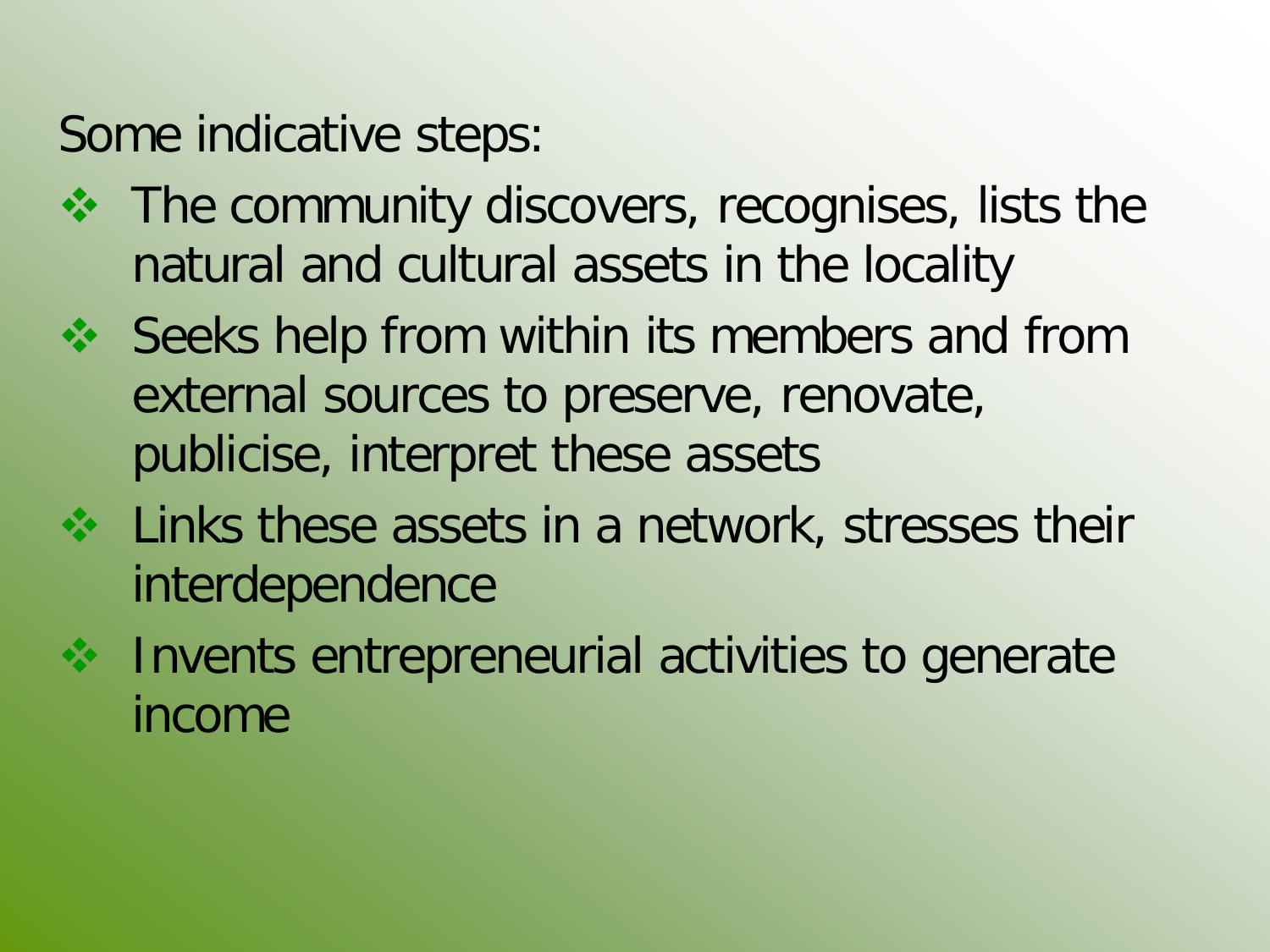Eco-museums have been shown to aid the growth of tourism infrastructure and visitors' numbers; to relaunch and sustain local industries and production and maintain their value; and to strengthen the social cohesion, participation and civic pride of the communities

- ❖ Leadership and animation are important factors, as well as expertise, in all steps of the process
- $\cdot$  The creation of a central information, interpretation and publicity point is also important. Often this is a museum reflecting the character of the area.
- ◆ Voluntary work is a central aspect of the process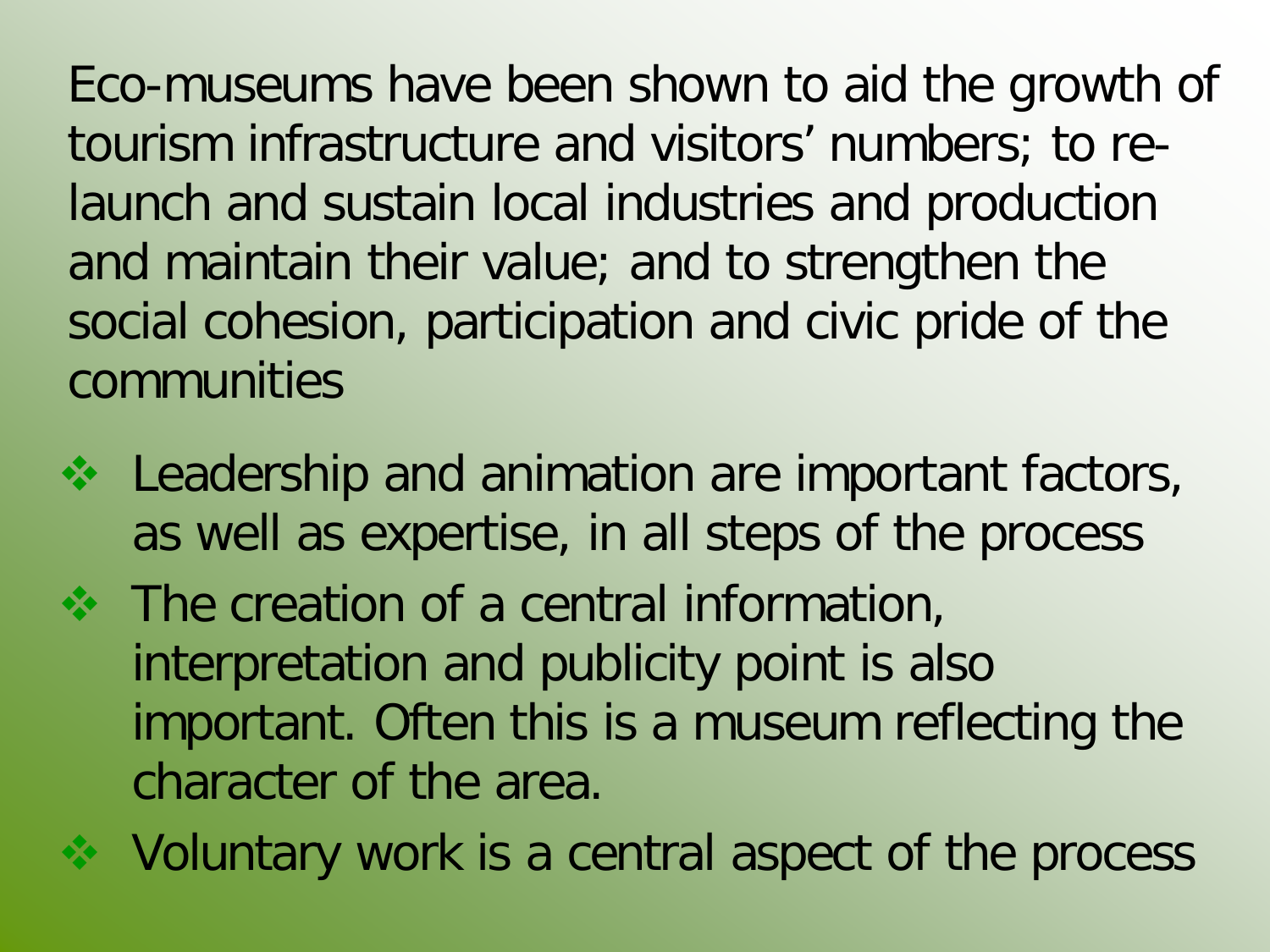There are also risks in setting up an ecomuseum.

- ❖ Money is always a problem, even if only a small amount is needed to start the process of mobilisation of local communities. Funding may create dependencies that do not necessarily work to the community's best advantage.
- ❖ Institutionalisation of an ecomuseum is another risk. In some cases the public authorities of the area made a very good job, raising funds for crucial infrastructures of the ecomuseum and appointing staff to animate the task and run the facilities created. This however cancelled the whole idea of the "bottom up" approach implied in the ecomuseum model.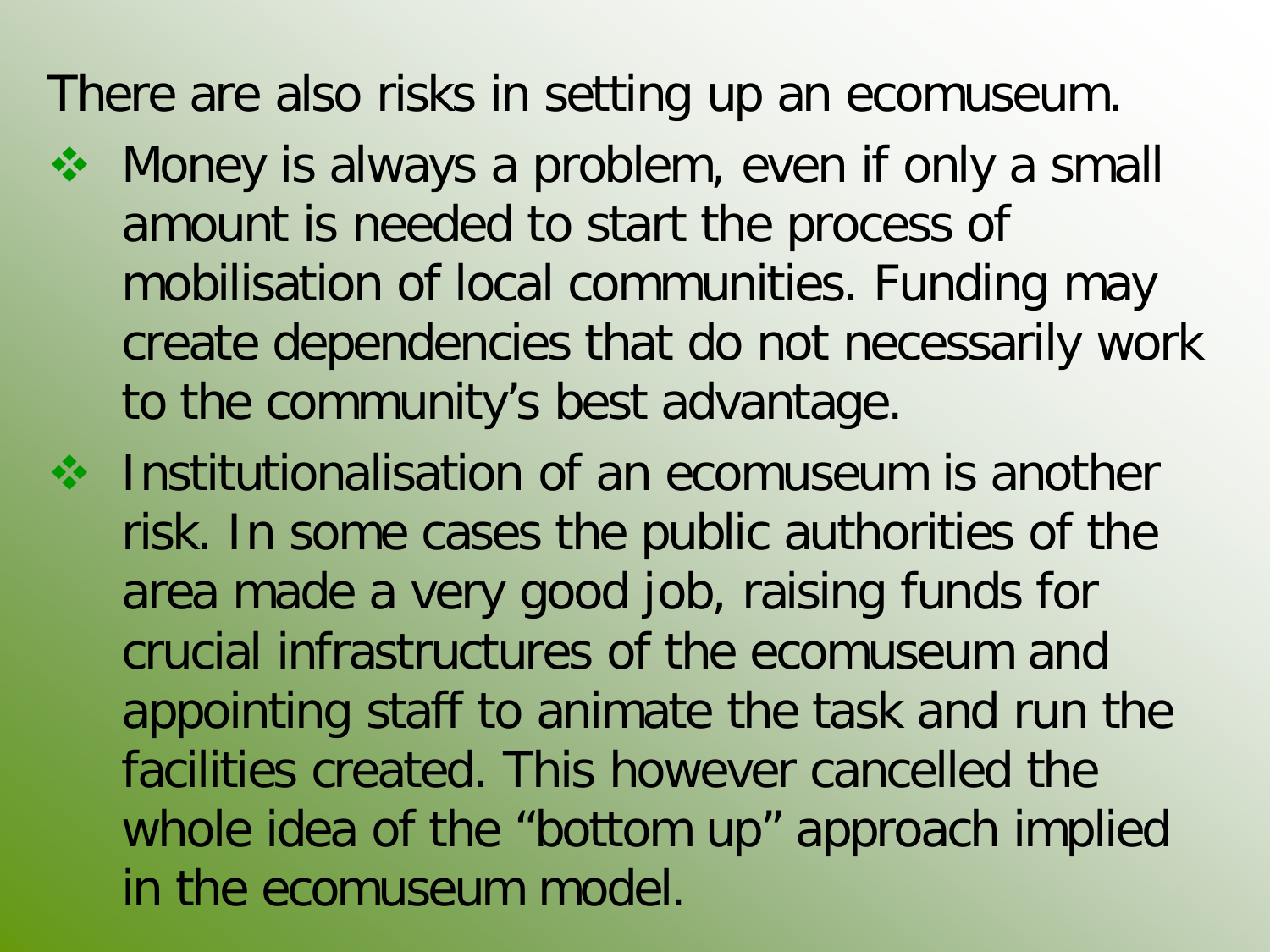## Ecomuseum Marqueze in South France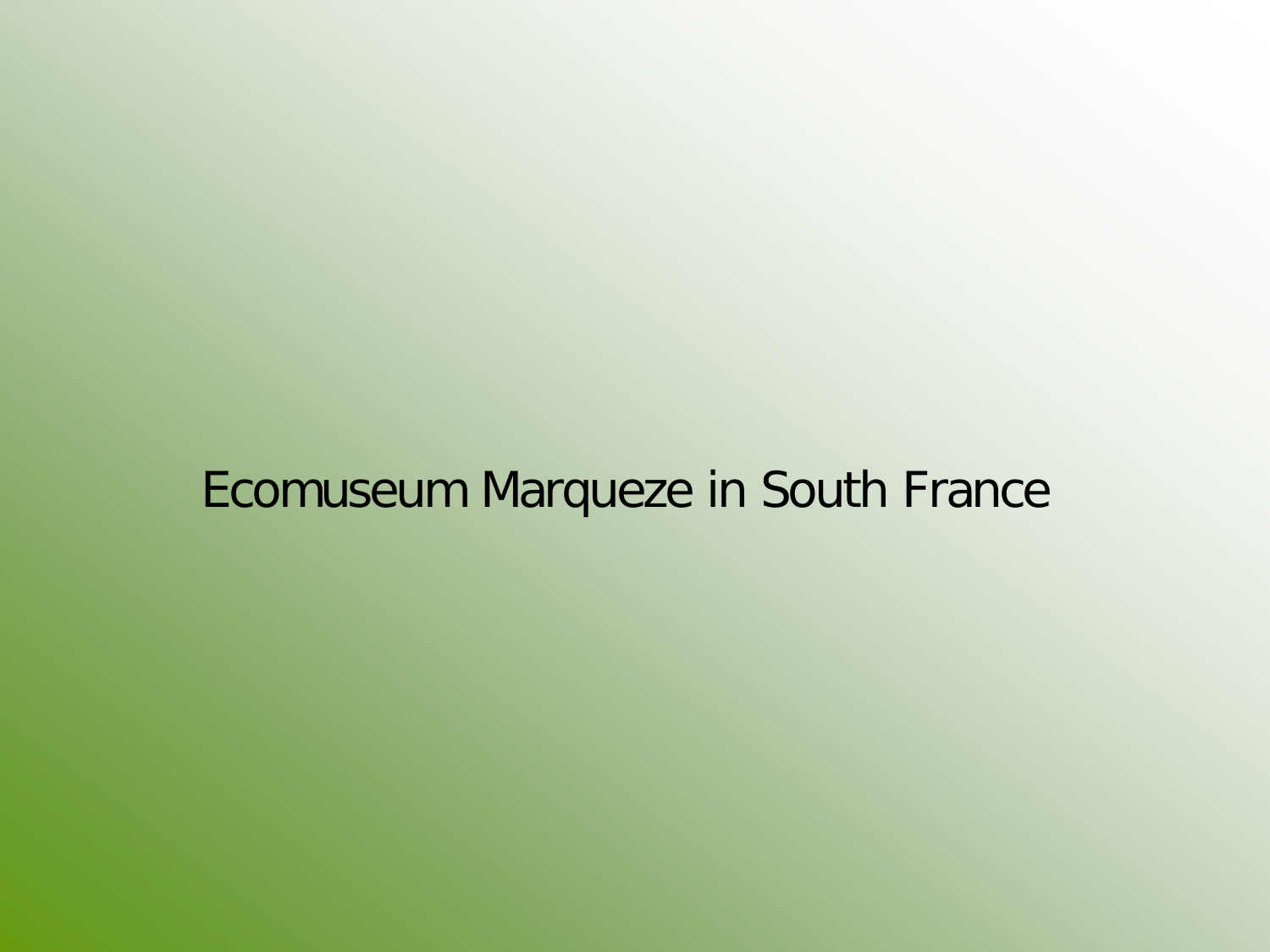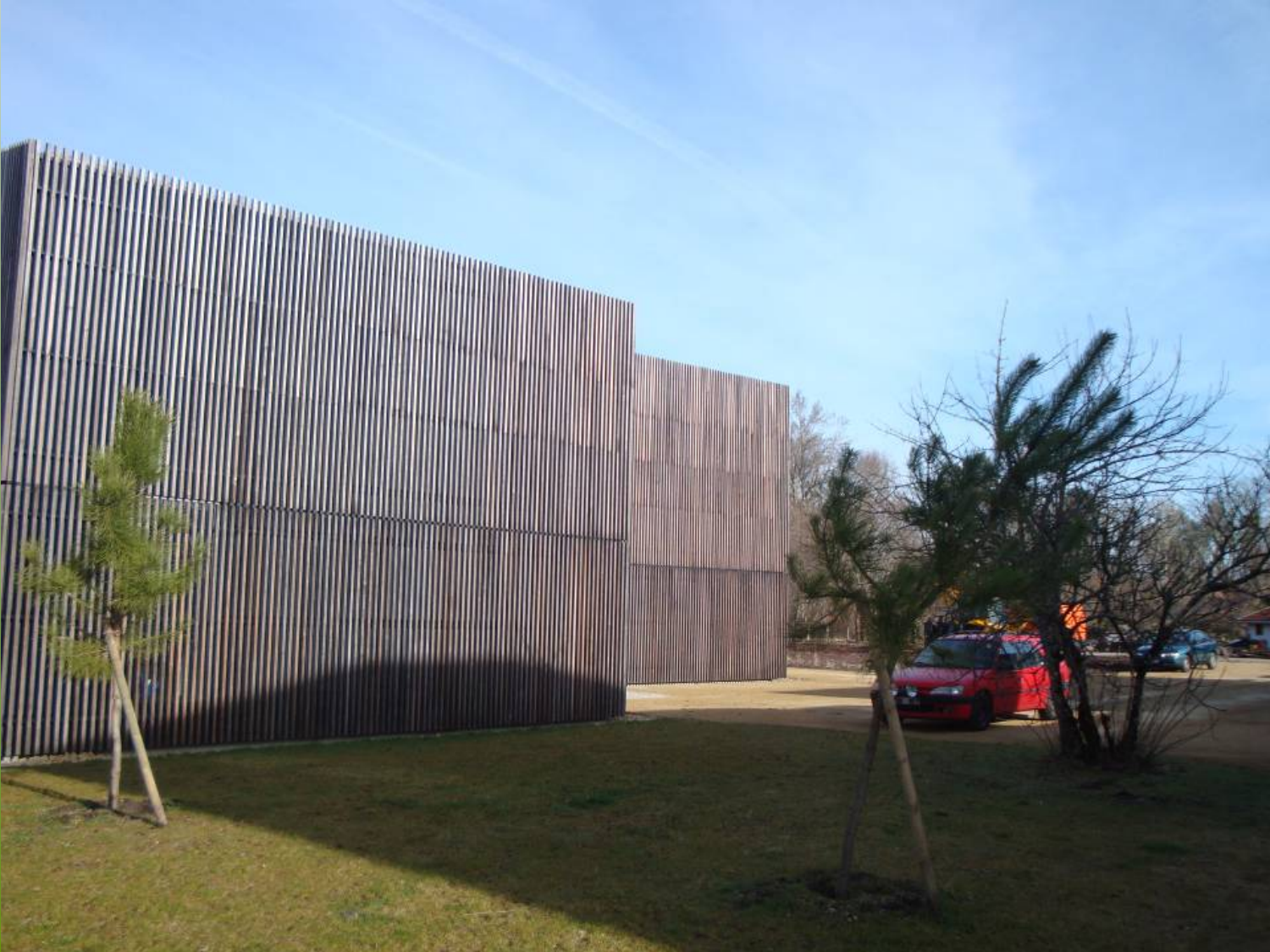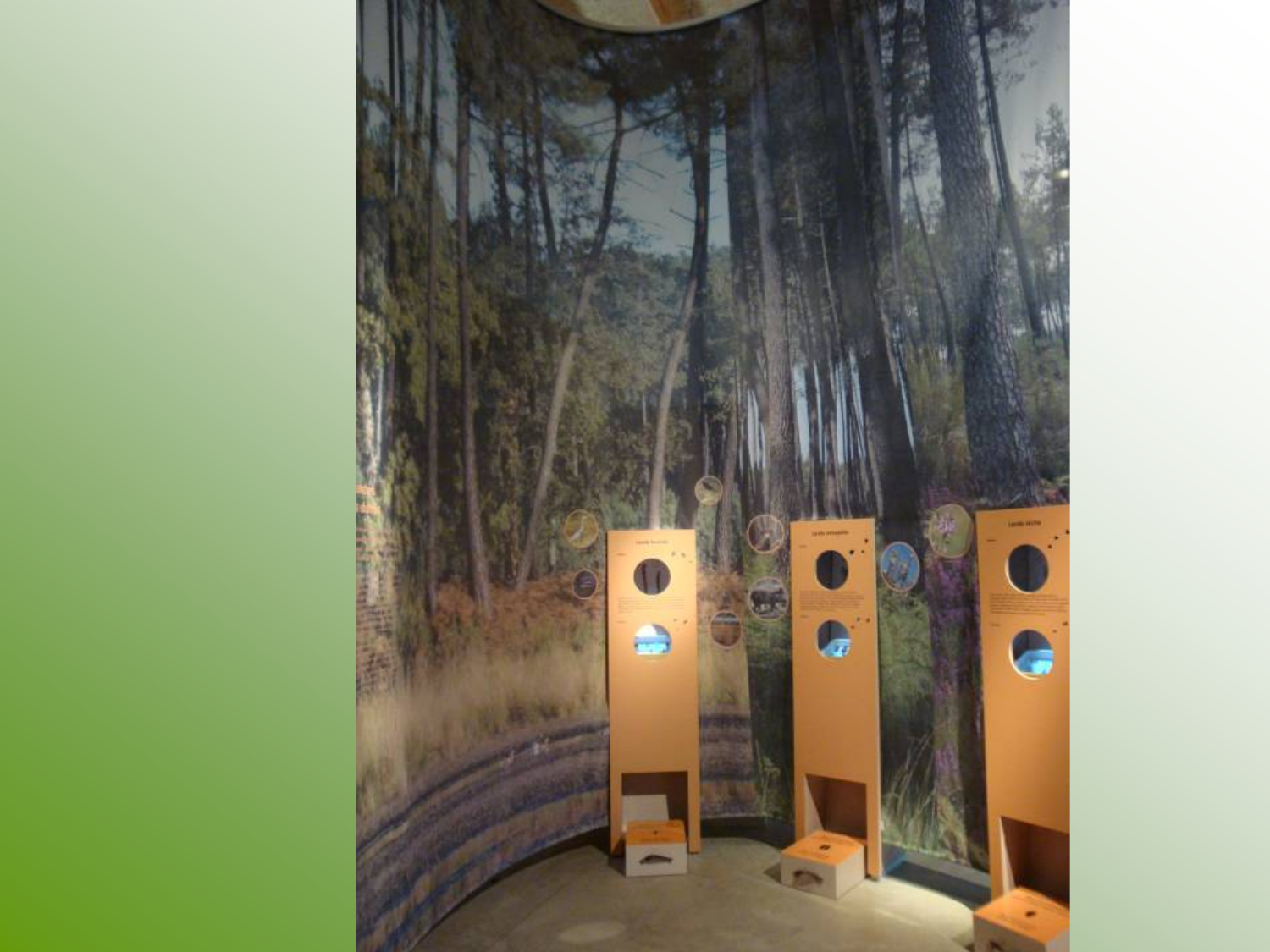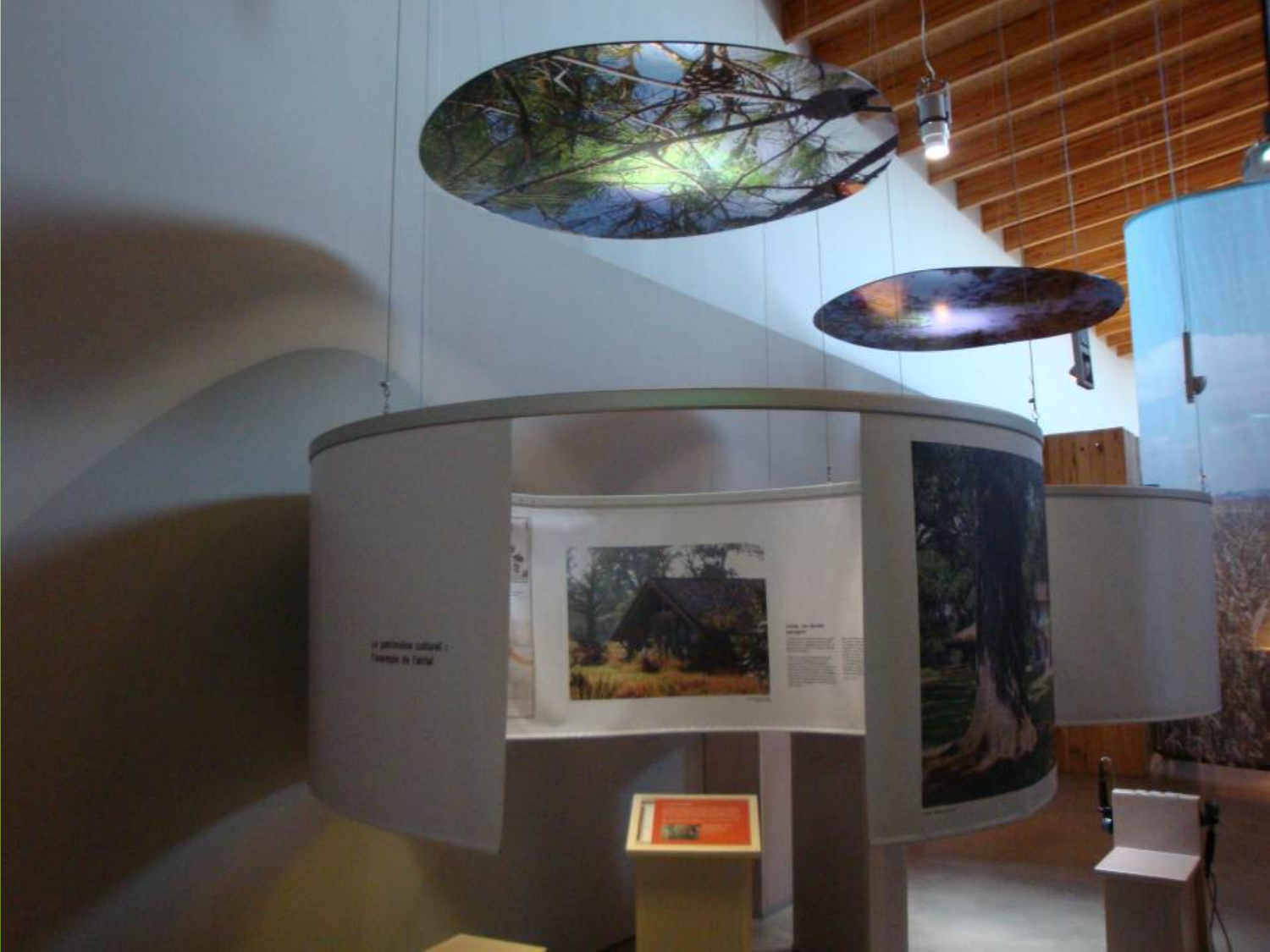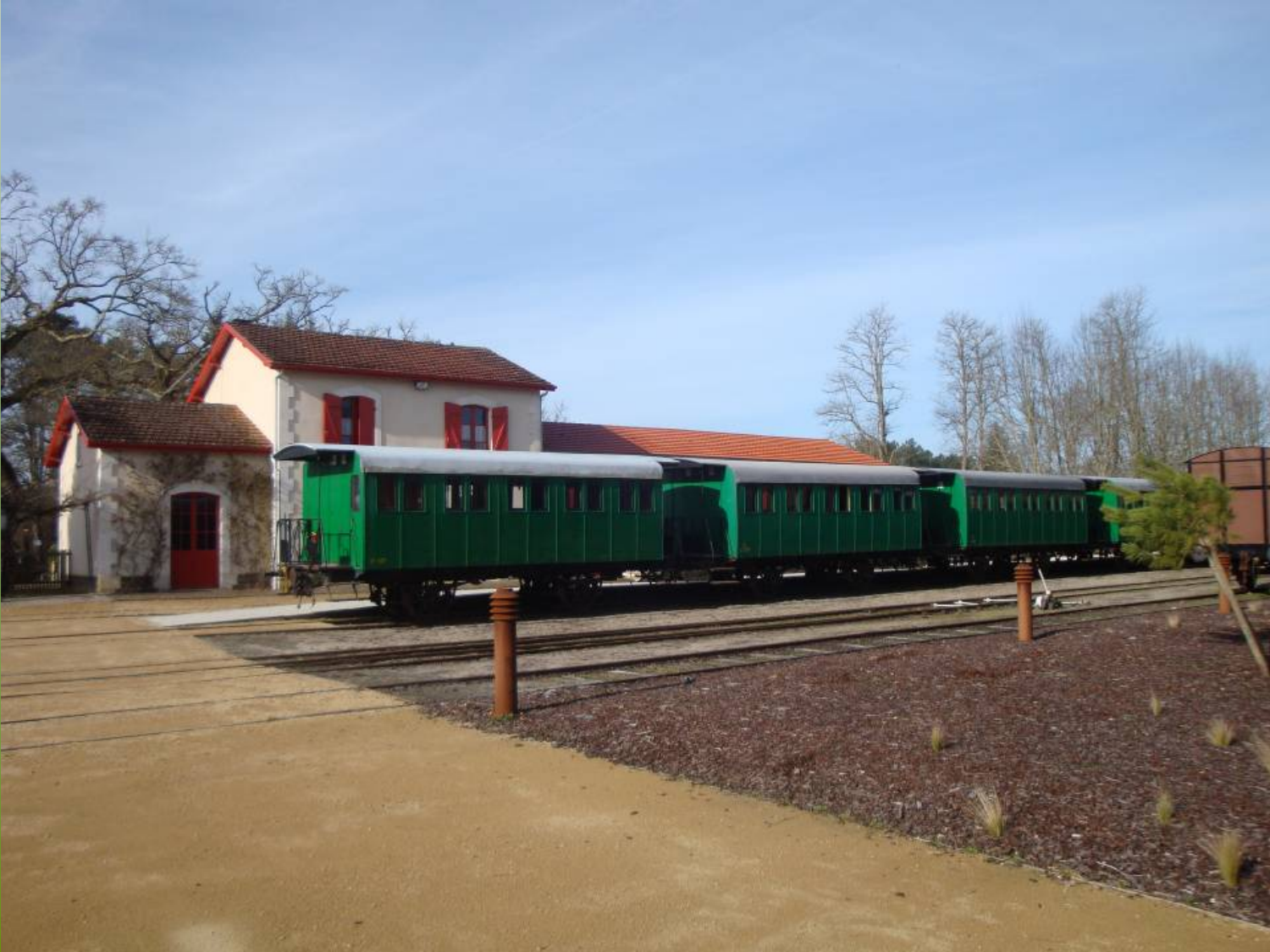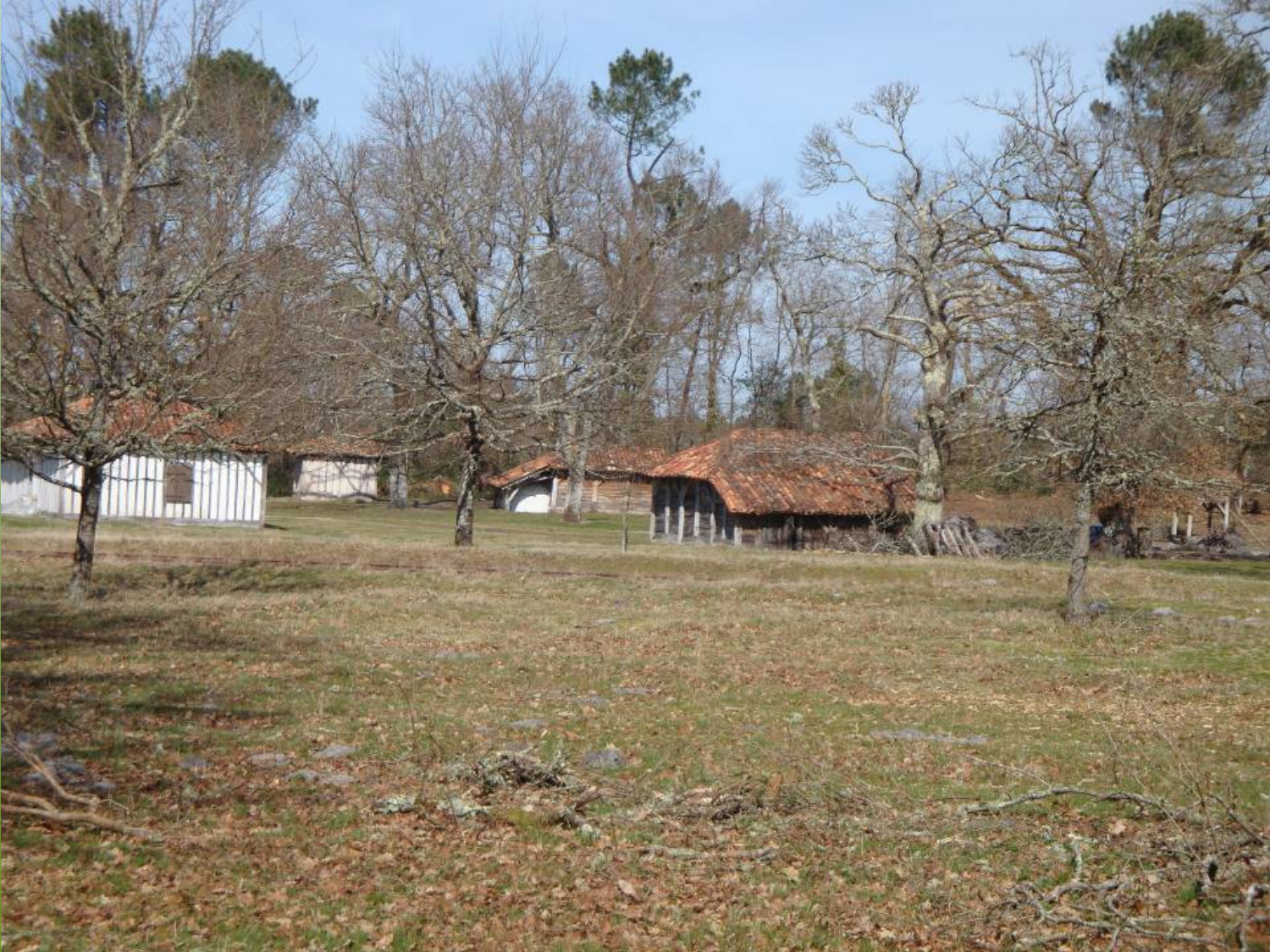